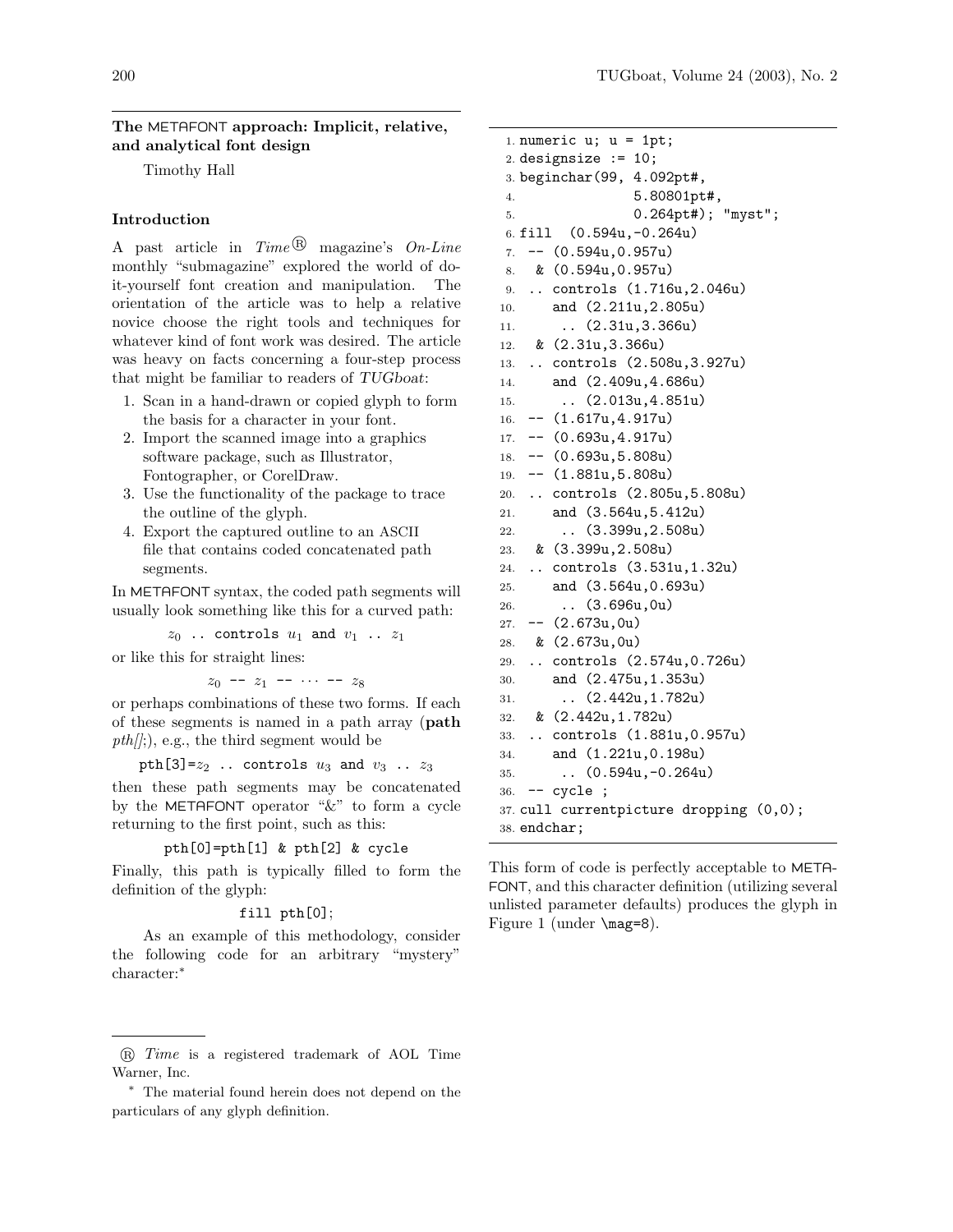

Figure 1: The original

MCTACONT output 2002 11 05:1256 Page 1 Character 248 "myst"

However, there are several things "wrong" with the code in lines 6–36. METAFONT approaches font development from an implicit, relative, and analytical point of view, as compared to the explicit, absolute, and algorithmic calculations in Illustrator, Fontographer, and CorelDraw (among many others). In these other packages, Bézier curves are described in terms of control points, which are explicitly calculated within the software based on the absolute positions of critical points as parsed by the software. Illustrator, for one, when automatically tracing the outline of a glyph, decides where these critical points are, based on criteria and principles hidden from the user.

METAFONT, on the contrary, demands that the user decide where the critical points are located based on criteria and principles left to the designer, and expects the user to supply relative positions based on implicit relationships between the critical points. Only then will METAFONT calculate the control points for the glyph subpaths, and proceed to generate bitmaps for the image based on those calculations and numerous user-supplied parameter values.

In essence, simply stating a set of control points that blindly point to the outline of a glyph is not font design, and approaching font development this way is certainly not worthy of the amazing power and flexibility of METAFONT.

There is another thing "wrong" with the code in lines 3–5. The width, height, and depth of the character are stated as floating point numbers, one of which is given to five decimal places! This is definitely the work of a machine, and not a font designer. The control points listed in lines 6–36 also suffer from this feature. If the image had been held in a slightly different position when it was scanned using Illustrator, or a user had twitched slightly differently in positioning a serif in Fontographer, or a different version of the graphics software had been used with CorelDraw, or different hardware

had been used in generating the numbers in lines 3– 5, then slightly different numbers would be found there (certainly in the fifth decimal place).

This would not happen if the code development was under the control of a font designer who applied "the METAFONT approach." No amount of alignment issues, mouse sentitivity settings, version control aspects, or platform dependencies will ever affect the implicit, relative, and analytical relationships between critical points in the description of a font glyph, so none of these should be present in a METAFONT description of the glyph.

## The METAFONT approach

Suppose you were interested in designing a font with hundreds of characters that followed the look and feel of the mystery character given in lines 1–38. You could scan and trace all of your images, and hope that the variations introduced by this process do not get in the way of your font's consistent look— or you might approach this task in the METAFONT way.

There are three straightforward transformations we may apply to lines 1–38 (and any others like them) to help reveal the underlying design structure of the mystery character, and help us apply it to all other characters in our desired font. This will go a long way towards ensuring a consistent look and feel to the entire font, and not simply be something applied to characters one by one. It is also possible that these transformations will reveal the absence of a consistent look and feel in the entire character set, thereby helping us modify lines 1–38 into a better glyph.

Implicit. The first transformation applies to all lines that contain explicit point definitions. If we label the first subpath as follows:

```
z1=(0.594u,-0.264u)
z2=(0.594u,0.957u)
z3=(2.31u,3.366u)
```
then we have:

x1=x2=0.594u; x3=2.31u; y1+0.264u=y2-0.957u=0; y3=3.366u;

The resulting subpath would be:

z1--z2..tension  $\alpha_2$  and  $\beta_2$ ..z3

The control points will be implicitly supplied by the tension statements during a later transformation.

The next subpath would be transformed as follows: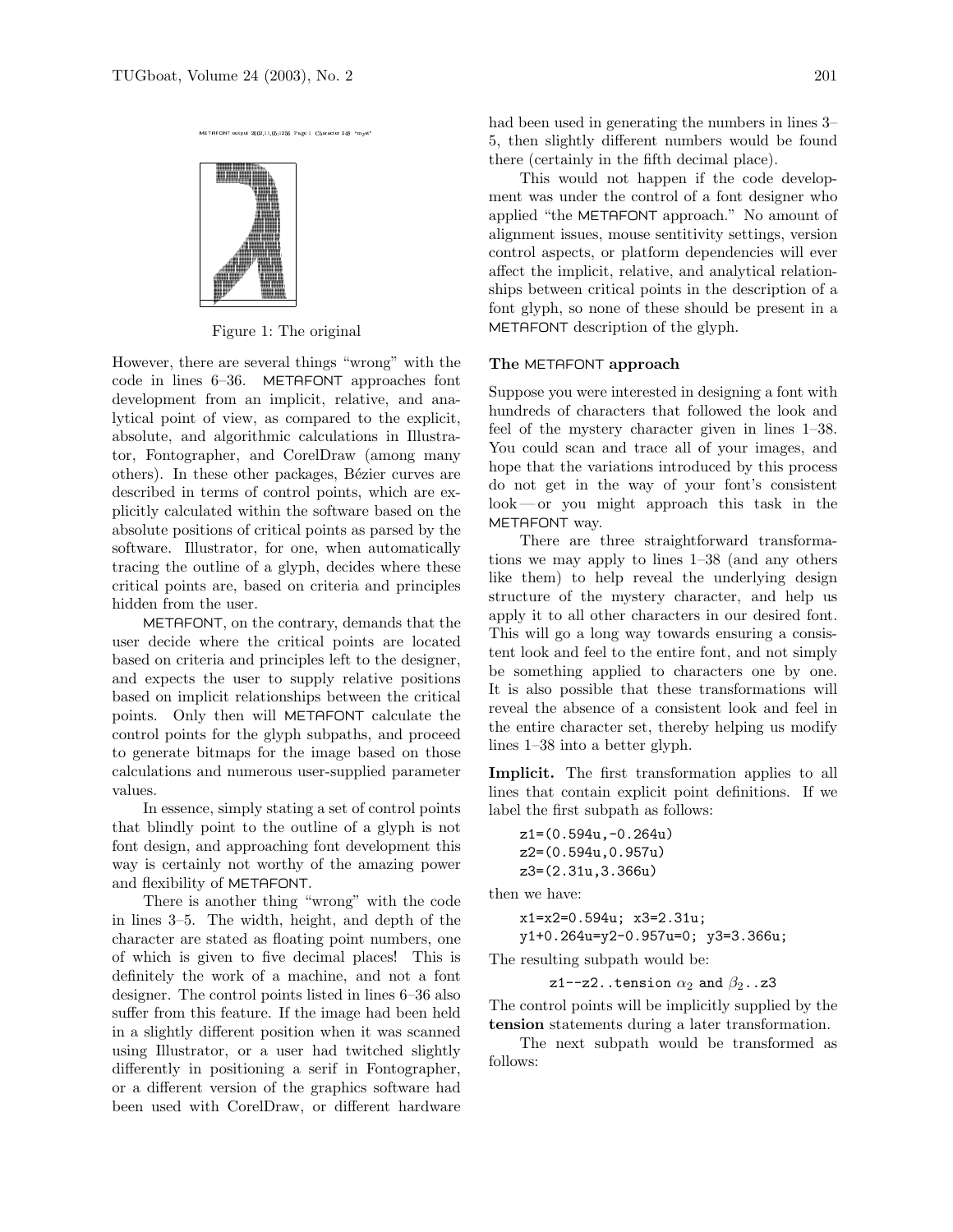z4=(2.013u,4.851u) z5=(1.617u,4.917u) z6=(0.693u,4.917u) z7=(0.693u,5.808u) z8=(1.881u,5.808u) . . . which produces:

> x3=x4+0.297u=2.31u; y3=y4-1.485u=3.366u; z5=(1.617u,4.917u); z6-z5=(-0.924u,0); z7-z6=(0,0.891u); z8-z7=(1.188u,0);

The resulting subpath would be:

z3..tension  $\alpha_3$  and  $\beta_3$ ..z4 --z5--z6--z7--z8

Continuing this process, we arrive at the implicit description of the glyph, excerpted here.

```
55. numeric u; u = 1pt;
56. path pth[];
57. designsize := 10;
58. beginchar(99,4.092pt#,
59. 5.80801pt#,
60. 0.264pt#);"myst";
61. x1=x2=0.594u;
62. x3=x4+0.297u=2.31u;
63. x9+0.297u=x10=x11+1.023u=3.696u;
64. x12+0.231u=x11; x12-x13=1.848u;
65.
66. y1+0.264u=y2-0.957u=0;
67. y3=y4-1.485u=3.366u;
68. y10=y11=y9-2.508u=y12-1.782u=0;
69. y12-y13=2.046u;
70.
71. [...]
72.
73. pth[1]=z1--z2;
74. pth[2]=z2..
75. controls(1.716u,2.046u)
76. and(2.211u,2.805u)
77. ...23;
78. pth[3]=z3..
79. controls(2.508u,3.927u)
80. and(2.409u,4.686u)
81. ... z4 - z5 - z6 - z7 - z82. z8..
83. controls(2.805u,5.808u)
84. and(3.564u,5.412u)
85. ..z9;
86.
87. [...]
88.
89. fill pth[1]
```

```
90. for i=2upto6: & pth[i] endfor
91. --cycle;92. cull currentpicture dropping(0,0);
93. endchar;
```
The choice of points assigned to a given subpath is arbitrary, as long as the order of progression is retained. Indeed, the glyph produced by lines 55–93 looks exactly like that produced by lines 1–38 (see Figure 1 again), and would remain so should, for example, pth[3] be split into two subpaths each associated with a set of control points.

Relative. The next transformation enables the relative advantages of METAFONT design: Stating all points in terms of positions that are relative to the height, width, and depth of the character. In this way, you don't have to recalculate the points z1, z2, etc., every time you rescale the character to a different design size. Indeed, enabling the incredible variety of font characteristics found in the Computer Modern family is only possible when relative design policies are utilized.

The first question to answer in relative font design is, "on which dimension should the font be based?" If the font is to be monospaced, then standardization on the width would be appropriate. This would mean replacing the dimensions in lines 58–60 with

```
ds*pt#,
ds*(0.580801/0.4092)*pt#,
(0.264/0.4092)*pt#
```
in their respective positions, where ds is the design size. If the font is to have a uniform height, then the replacement dimensions would be

```
ds*(0.4092/0.580801)*pt#,
ds*pt#,
(0.264/0.580801)*pt#
```
Although it would be an odd design aspect, it is possible to standardize on a uniform depth, with the corresponding dimension adjustments as before. Finally, other standardizations are possible, with different corresponding numerical calculations on the dimensions, which would not change the overall look and feel of the font, as long as the aspect ratio  $(height + depth/width)$  remains the same.

For our purposes here, let's use a constant width equal to the design size, and make all other dimensions proportional to the width. Even though the width is the same for each character in the font design, each glyph need not occupy the same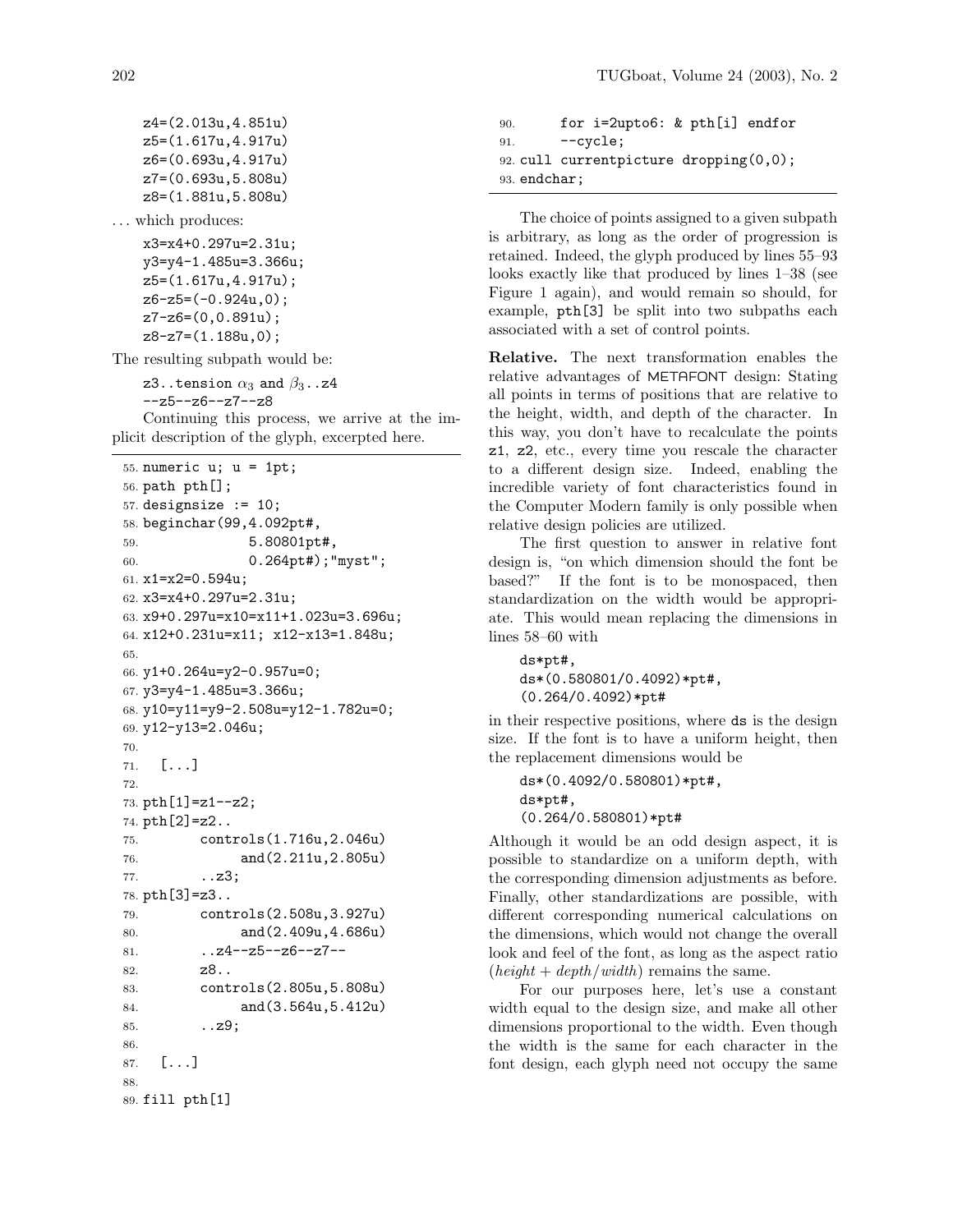horizontal space available to a character.<sup>1</sup> The implicit and now relative form of lines 1–38 can now be seen.

```
100. path pth[];
101. designsize := 10;
102. ds := designsize;
103. beginchar(99,ds*pt#,
104. ds*(0.580801/0.4092)*pt#,
105. (0.264/0.4092)*pt#);"myst";
106. x1=x2=0.594/(0.4092*ds)*w;
107. x3=x4+0.297/(0.4092*ds)*w
108. = 2.31/(0.4092*ds)*w;
109. x9+0.297/(0.4092*ds)*w
110. =x10=x11+1.023/(0.4092*ds)*w111. =3.696/(0.4092*ds)*w;112. x12+0.231/(0.4092*ds)*w=x11;
113. x12-x13=1.848/(0.4092*ds)*w;
114.
115. y1+(0.264/0.264)*d=0;
116. y2-0.957/(0.580801*ds)*h=0;
117. y3=y4-1.485/(0.580801*ds)*h
118. =3.366/(0.580801*ds)*h;119. y10=y11=y9-2.508/(0.580801*ds)*h
120. =y12-1.782/(0.580801*ds)*h=0;121. y12-y13=2.046/(0.580801*ds)*h;
122.
123. [...]124.
125. pth[1]=z1--z2;
126. pth[2] = z2..
127. controls(1.716/(0.4092*ds)*w,
128. 2.046/(0.580801*ds)*h)
129. and(2.211/(0.4092*ds)*w,
130. 2.805/(0.580801*ds)*h)
131. ... 23;132.
133. [...]134.
135. fill pth[1]
136. for i=2upto6: & pth[i] endfor
137. --cycle;138. cull currentpicture dropping(0,0);
139. endchar;
```
Note that the u unit is no longer needed, as it is now a constant function of the chosen design size, and all dimensions are expressed in terms of the width, height, and depth, which are in turn multiples of the design size. Once again, the glyph produced by lines 100–139 looks exactly like

that produced by lines 1–38 (so once again, see Figure 1). The fractions in the critical and control points need not be left as explicit reminders whence they came; simplified values, such as those found in the following excerpt, are often more convenient.

```
140. path pth[];
141. designsize := 10;
142. ds := designsize;
143. beginchar(248,ds*pt#,
144. ds*(1.419357)*pt#,
145. 0.645*pt#);"myst";
146. x1=x2=0.145161w;
147. x3=x4+0.07258w=0.564516w;
148. x9+0.07258w=x10=x11+0.25w
149. = 0.903226w;150. x12+0.056452w=x11;
151. x12-x13=0.451613w;
152.
153. [...]154.
155. pth[6]=z12..
156. controls(0.459677w,0.164772h)
157. and(0.298387w,0.034091h)
158. . . z13;
159.
160. fill pth[1]
161. for i=2upto6: & pth[i] endfor
162. \qquad \qquad \text{-cycle};163. cull currentpicture dropping(0,0);
164. endchar;
```
Analytical. The final transformation finishes the numerical calculations begun in earlier work. In particular, the explicit control points must be changed to implicit tension statements. This ensures that the glyph shape is defined by analytical considerations between critical points, and not by arbitrarily chosen "magic" control points.

The transformation from control points to tension statements is accomplished by the Matlabbased  $cp2ab$  utility.<sup>2</sup> Documentation for using this utility is included with its distribution. For example, for  $pth[6]$  (lines 155–158), using

z12, (0.459677,0.164772\*1.419357), (0.298387,0.034091\*1.419357), and

 $<sup>1</sup>$  This consideration is the basis for the adjust\_fit</sup> function in plain METAFONT.

<sup>2</sup> If a user does not have access to Matlab, the freely available source code for cp2ab may be easily ported to many analytical calculation applications, such as MAPLE and S. A user may even use the code to make manual calculations.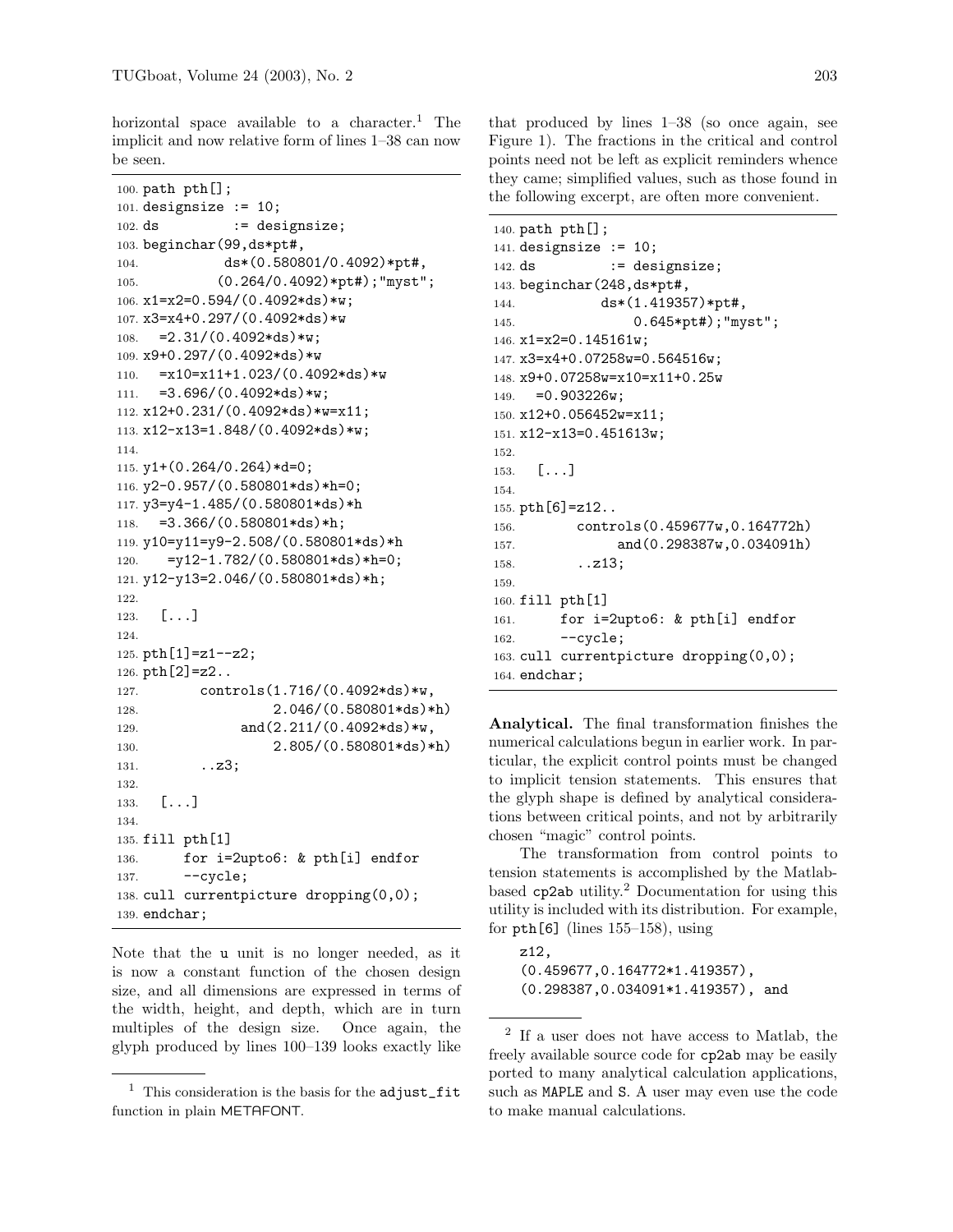z13

as input (so that all calculations take place in units of ds\*pt), the corresponding tension statement would be

```
z12{dir-124.2156}
   ..tension0.9276and1.1893
   ..{dir-143.6158}z13
```
The cp2ab utility has the feature that all results are invariant under scaling. The cp2ab utility also accepts vector input (with corresponding vector output) so that all sequential post- and pre-tension values may be calculated simultaneously, as shown in this partial Matlab session.

```
z1 =0.1452 + 0.2339i
   0.5645 + 0.8226i
u1 =0.4194 + 0.5000i
   0.6129 + 0.9597i
[...]
[a1,b1,ppath1,diru1,dirv1]
       =cp2ab(z1, u1, v1, w1)a1 =0.8004 0.7771
    1.0488 -1.0000
h1 =1.2963 1.3193
    1.2967 -1.0000
ppath1 =
   0.1452 + 0.2339i
   0.4486 + 0.5766i
   0.5645 + 0.8226i
   0.5645 + 0.8226i
   0.4919 + 1.1855i
  -1.0000
diru1 =
   44.1449 55.0882
   70.5599 -1.0000
[...]
```
The following excerpt shows the results of the analytical transformation, which still has not changed the appearance of the glyph from Figure 1.

```
202. pth[1]=z1--z2;
203. pth[2]=z2{dir44.1449}
204. ..tension0.8004and1.2963
```

```
205. ..{dir55.0882}
```

```
206. (0.4486*ds*pt,0.5766*ds*pt)
```

```
207. ..tension0.7771and1.3193
208. ..{dir79.9923}z3;
209.
210. [\ldots]
```
Final product. To complete the METAFONT approach to font design, an effort should be made to minimize the number of tension values used in a glyph definition. This ensures a consistent look and feel from one character to another, especially along edges. For example, the use of 1.2963 and 1.2967 may be replaced by a single 1.3 value, such as in pth[2] and pth[3]. The final form of the mystery glyph, completely utilizing the METAFONT approach, may be found in Figure 5, and is listed in lines 211–258.

```
211. path pth[];
212. designsize := 10;213. ds := designsize;
214. beginchar(248,ds*pt#,
215. ds*(1.419357)*pt#,
216. 0.645*pt#);"myst";
217. x1=x2=0.145161w;
218. x3=x4+0.07258w=0.564516w;
219. x9+0.07258w=x10=x11+0.25w
220. =0.903226w;221. x12+0.056452w=x11;
222. x12-x13=0.451613w;
223.
224. y1+d=0;
225. y2-0.164772h=0;
226. y3=y4-0.255681h=0.579545h;
227. y10=y11=y9-0.431817h
228. =y12-0.306818h=0;
229. y12-y13=0.352272h;
230.
231. z5=(0.3951613w,0.846589h);
232. \text{Z}6 - \text{Z}5 = (-0.225806w, 0);233. z7-z6=(0,0.153409h);
234. z8-z7=(0.290323w,0);
235.
236. pth[1]=z1--z2;
237. pth[2]=z2{dir44}..tension0.8and1.3
238. ..{dir55}(0.4486*ds*pt,0.5766*ds*pt)
239. ..tension0.75and1.3..{dir80}z3;
240. pth[3]=z3{dir70}..tension1and1.3
241. ..{dir157}z4--z5--z6--z7--
242. z8{right}..tension1and1
243. ..{dir-34}(0.6652*ds*pt,1.3680*ds*pt)
244. ..tension1.3and0.75
245. ..{dir-76}(0.8026*ds*pt,1.1374*ds*pt)
246. ..tension1.3and0.75..{dir-93}z9;
247. pth[4]=z9{dir-84}..tension0.75and1.3
```